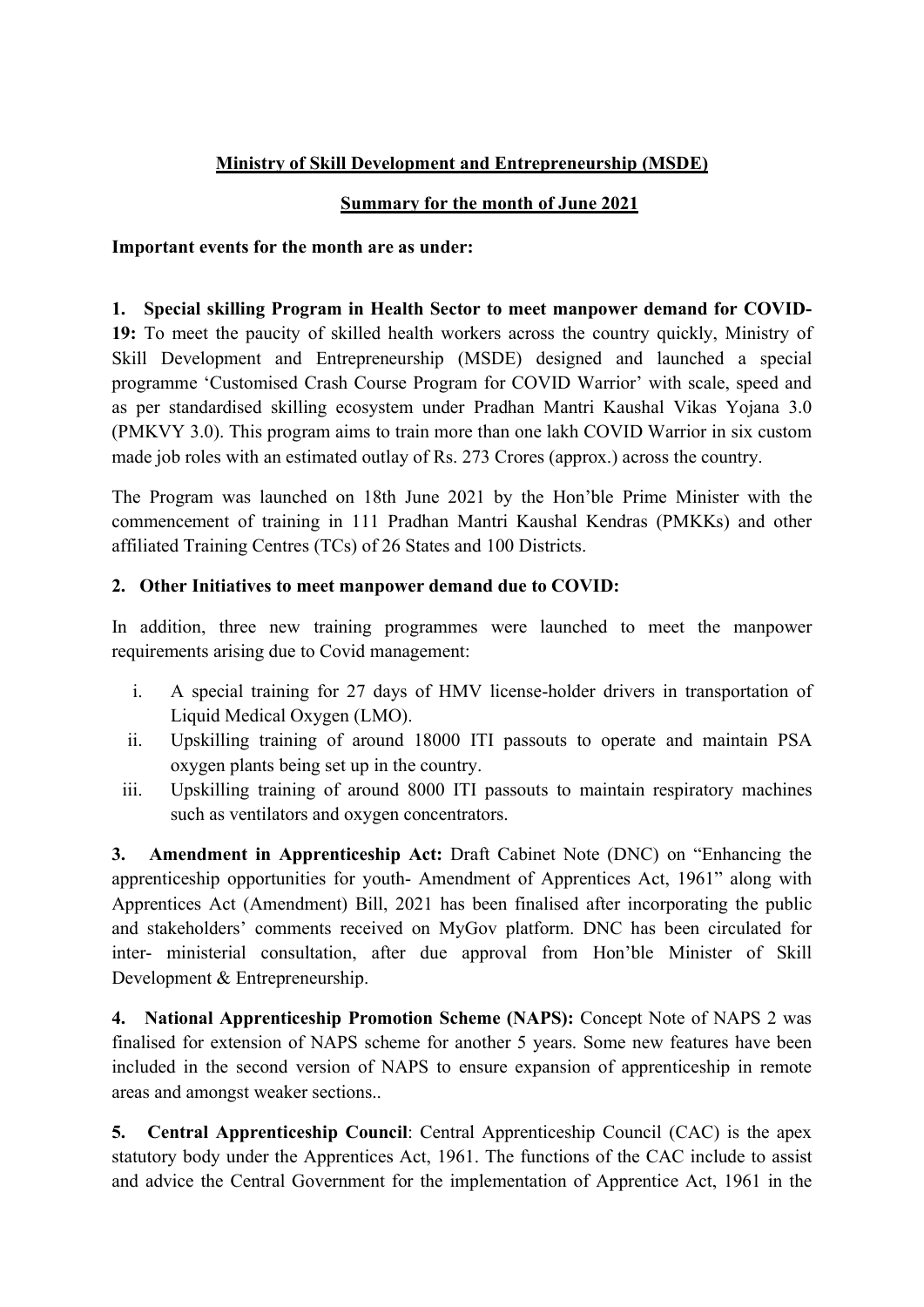country. The 37th Meeting of CAC held on 28th June,2021 under the Chairmanship of Hon'ble Minister, SD&E. Proposed amendments in "Apprentices Act, 1961" was discussed in the meeting.

6. NCVET-MSDE Coordination: The first Coordination meeting between the Ministry and the Skill Regulator NCVET (National Council for Vocational Education and Training) under the Chairmanship of Hon'ble Minister, SDE was held on 02.06.2021 and, in the meeting, status of progress in the formulation of various guidelines/ framework (credit framework, monitoring & evaluation, grievance redressal, skill university, NSQF review, etc.); status of proposals for according Awarding Body/ Assessment Agency status; Tech Portal; NCVET Council meeting, etc., were deliberated upon.

7. Skill Anticipation and Assessment Study: The Ministry has released Skill Anticipation and Assessment Study Report in Manufacturing Sector. The Study covers seven segments of the manufacturing sector, namely 'Apparel, Textiles, Leather & Footwear'; 'Automotive'; 'Rubber & Plastic Products'; 'Electrical & Optical Equipment'; 'Basic Metals'; 'Food Industry'; and 'Chemicals including Pharmaceuticals'. The objective of the Study is to identify manufacturing segments which are competitive and demonstrate potential for growth and employment; and the granular details of the skill-sets which are/shall be required in these segments.

8. Trade Categorization: The Sub-Committee on Trade Categorization has submitted second report, which focused on reforming the common norms costing principles, including creation of separate category for high technology courses.

9. Centre of Excellence: With the approval of Hon'ble Minister, SDE, the Ministry has revised the guidelines for award of Centre of Excellence in Skilling ecosystem, with an objective of ensuring quality and ease of operation.

10. National Skills Qualification Committee: The 9th meeting of the National Skills Qualification Committee (NSQC) under NCVET was held under the joint Chairpersonship of Dr Nirmaljeet Singh Kalsi, the Chairperson, NCVET and Shri Praveen Kumar, Secretary, MSDE on 24th June, 2021 wherein 46 Qualifications were presented before the Committee, for approval. The Committee approved 16 Qualifications, 3 Qualifications were conditionally approved and 27 Qualifications were returned to the Submitting Bodies. With this, a total number of 4354 qualifications have been aligned to NSQF, till date.

11. National Council for Vocational Education and Training: After the assumption of charges by Chairperson, NCVET and Executive Members, NCVET, the 3rd Council meeting of National Council for Vocational Education and Training (NCVET) under the Chairmanship of Chairperson, NCVET was held on 15th June, 2021. Amongst other decisions, some of the major decisions taken were that of collaboration with digilocker for acting as repository of all certificates issued and of development of Qualifications in Indian languages, in addition to Hindi.